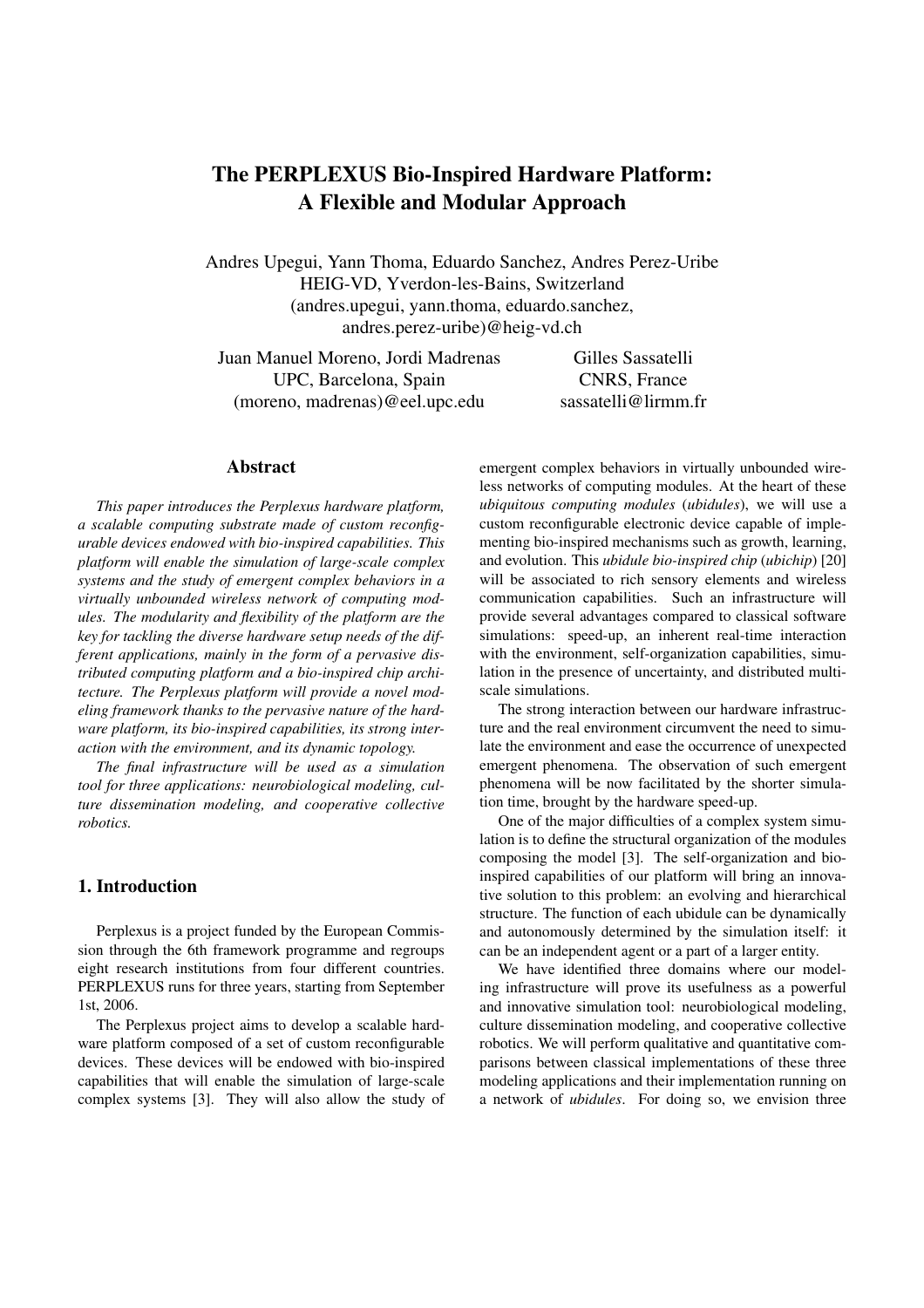strategic aspects to be addressed:

(1) Design and development of the hardware platform. It will consist of a set of *ubidules* that will support the simulation of our complex systems.

(2) Simulation of complex phenomena in the domains of realistic neural models, social sciences, and collective cooperative robotics, taking advantage of the features of our modeling hardware platform.

(3) Study of the emergent phenomena arising from the strong interaction between our ubiquitous computing modules and the real environment.

These three aspects constitute an important contribution to fields as diverse as pervasive systems, complex systems, distributed computing, culture modeling, collective robotics, and bio-inspired hardware systems, among others. For tackling these challenges we have fixed a set of objectives toward which our efforts will be focused. These objectives, which are explained in section 2, cover technological and scientific aspects. Section 3 introduces the *ubidule*: the hardware platform that will support our modeling framework. Then, section 4 describes the *ubichip*: the bioinspired chip being the key component of the hardware platform. And, finally, section 5 summarizes the current state of the project and the contributions presented here.

## **2. Perplexus Objectives**

The simulation of large-scale complex systems requires huge amounts of computing resources. Even if the Moore law yet guarantees increasingly more powerful chips every year, the capacity of a single device is not always able to provide the optimal solution for running this kind of application. Supercomputing, grid computing and distributed computing are possible solutions to this problem. However, a new kind of distributed computing could appear in the near future, with the advent of a new era of computing, after the mainframe era and the PC era. In this 3rd era of computing, we are likely to see a myriad of ubiquitous devices with large computing and sensory capabilities in our environment. Such devices will interact with each other using wireless communication and coordinate to seamlessly help people in their daily tasks. Anticipating this new era of computing, we can imagine a solution for simulating complex systems, inspired from the distributed computing projects, but this time using the computation, communication, and sensing resources of ubiquitous devices in our environment: the alarm clock radio on our night table, our children's electronic toys and robots, our microwave oven, our cellular phones, PDAs, etc.

In this project we will develop a "scale model" framework for ubiquitous computing. We will implement a series of models that will take advantage of the modeling framework provided by the Perplexus platform, and we will study the emergent behaviors arising from such models.

The design and development of the Perplexus platform rises challenging technological issues. We will develop a scalable network of *ubidules* equipped with wireless communication capabilities and rich sensory elements. The platform will be modular for allowing application developers to customize their platform set-up. In this way, application developers can easily build their system by selecting what to plug to the *ubidule* from a set of peripherals. These peripherals can be a wireless communication interface (Wi-Fi or bluetooth), sensors, actuators, cameras, or flash memories. A more complete description is given in section 3.

The *ubidule* will also be equipped with a set of *ubichips* [20]. The *ubichip* will feature bio-inspired reconfigurability capabilities that will support the implementation of bio-inspired hardware systems. Reconfigurability mechanisms like dynamic routing, self-replication by means of self-reconfiguration, and a simplified connectivity, will allow the implementation of bio-inspired mechanisms such as development, learning, and evolution, favoring in this way the on-line and adaptability of the hardware platform to the task at hand. A more complete description of the *ubichip* is given in section 4.

We can distinguish two approaches to deal with complex systems. On the one hand, the top-down approach which functions in a divide-and-conquer manner. A problem is divided into sub-problems that are individually considered. Such an approach has the problem of missing the fact that complex behaviors need not to have complex roots, and models are not scalable. On the other hand, bottom-up approaches do consider explanations of complex behavior via simple, local component interactions in a decentralized manner, generally providing a scalable model of the complex system. In this project, we consider challenging modeling problems following a bottom-up approach.

As far as the computer models of complex systems are concerned, we can also distinguish two approaches. On the one hand, there are continuous models based on differential equations. These models generally suppose a high abstraction level and do not integrate a spatial dimension. On the other hand, there are discrete models that introduce individual entities called "agents" or "particles". Agent-based modeling is very often based on discrete "grid-world" models. In this project we will explore the use of "perplexworld" models, virtually unbounded discrete models realized by interconnecting many ubiquitous computing modules (*ubidules*) and by interacting with real-world sources of information. We will determine the range of applications and the advantages of such a framework for simulating complex systems in the domains of realistic neural models, the dynamic emergence of culture, and collective robotics.

Another major objective is to study the emergent phenomena arising from the strong interaction between our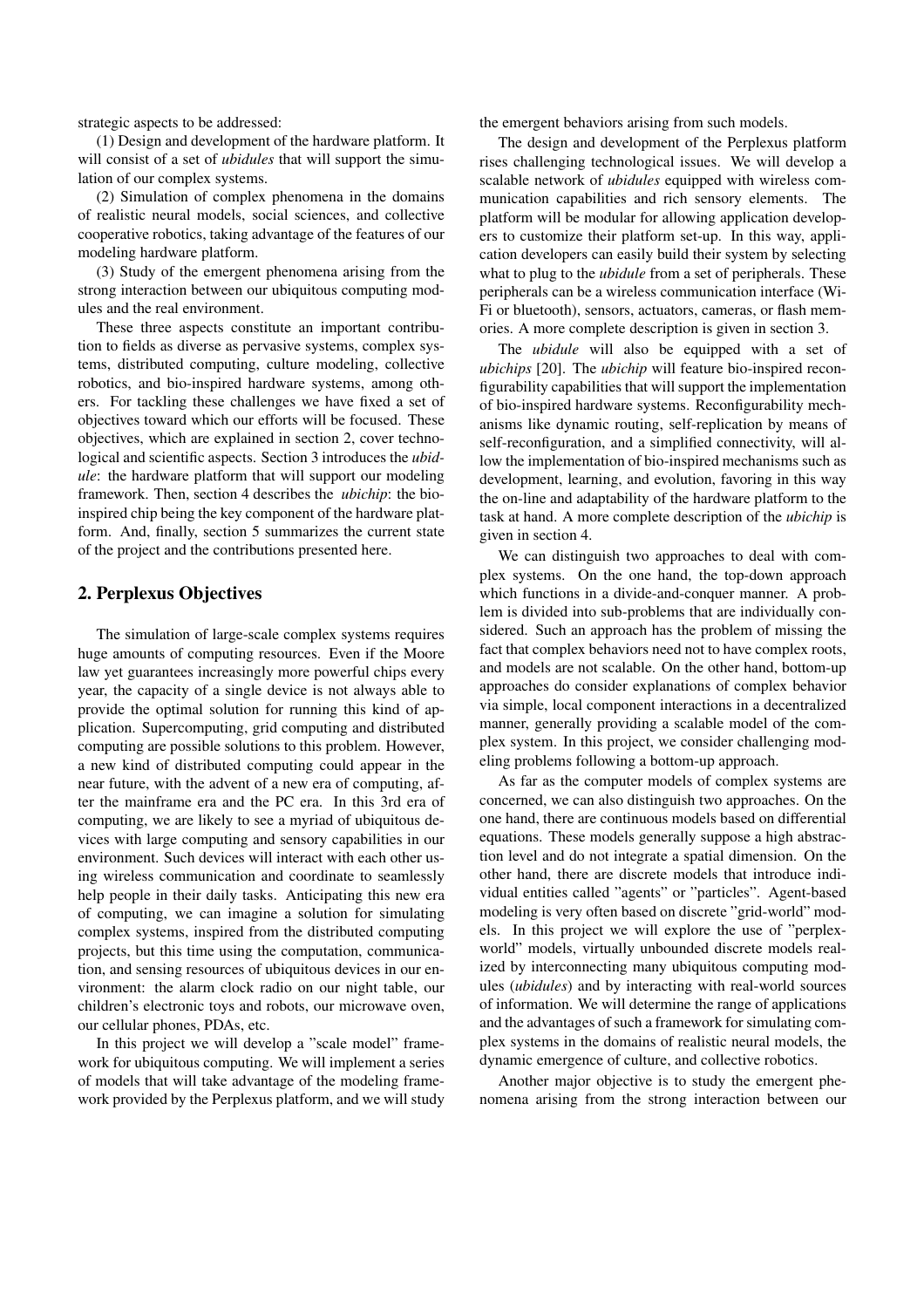hardware infrastructure and the real environment. The Perplexus platform can be seen as a complex system itself: it is a population of artificial organisms interacting with the real environment. We will study emergent organization mechanisms that will enable the formation of two kinds of structures: a single distributed complex organism or a population of collaborating-competing individual organisms. For instance, a growing network setup of *ubidules* could form a "small world" network.

A third scientific objective is the study of the emergence of an "artificial culture". The *ubidule* ubiquitous computing modules learn by interacting with the environment and with the user. This learning process might lead to the acquisition of "concepts" that might be communicated to neighbor *ubidules* and diffused through the Perplexus platform. The sharing of such concepts might prosper and reach a stable state throughout the platform. Such a stable state or concept consensus might be seen as an "artificial culture" shared by the *ubidule* modules of the Perplexus platform.

# **3 The Ubidule**

The *ubidule* constitutes the hardware substrate that will support the Perplexus applications. It is a customizable computing unit that can be tailored to each of the target applications in a plug & play manner. An application requiring a specific wireless communication protocol, a given set of sensors and actuators, or extended memory, will be supported by the *ubidule* thanks to a key concept: modularity. In the case of the *ubidule*, this modularity will be present in the form of external hotplug peripherals that will allow the application designer to tailor the platform according to its needs. The same concept of modularity will be applied for physically interconnecting ubidules. An example is the AER bus implementation (further described in subsection 4.2.4), which permits to run larger neural simulations by interconnecting several *ubichips*.

Today, we have already implemented the first *ubidule* prototype. It is an electronic board mainly featuring a processor running Linux, a 5Mgates FPGA for the /it ubichip prototyping, and support for several peripherals. One of the major features of the *ubidule* prototype is its modularity and flexibility. It can be easily customizable for each of the target applications in order to allow a complete and efficient modeling platform.

Figure 1 depicts the schematic of the *ubidule* prototype board. A mini-PCI socket supporting a Colibri board from Toradex [18] provides the possibility of including a highend embedded processor. The Colibri board contains either an Xscale PXA270 or PXA320, and enough memory resources for running well supported operating systems such as Linux or Windows CE. The Colibri board constitutes thus the first step toward the desired flexibility and modularity of our *ubidules*, by providing the advantages of a performant processor, a well supported operating system, gcc tools, and a large number of software resources as application programs, services, and drivers.



**Figure 1. Schematic of the Ubidule Prototype**

At hardware level, the modularity in the system is mainly provided in the form of standard peripheral interfaces. For this purpose, the Colibri board supports USB, SDcard, and CompactFLASH devices. However, given the board area and number of off-the-shelf peripherals available, the *ubidule* contains five USB ports and a microSD card reader. Additionally, two UART ports can be used in order to connect additional devices.

#### **3.1 Peripherals**

The aforementioned standard peripheral interfaces can be exploited in several ways in order to provide the communication and sensing capabilities required by the Perplexus applications.

# **3.1.1 Communication**

The communication capabilities are a key component of ubiquitous systems in order to circumvent typical issues of distributed systems such as synchronization, data coherence, system monitoring, system upgrade, etc. The *ubidule* integrates a single way of communication through an Ethernet port included in the Colibri board. Ethernet is thus a straightforward interface for providing communication with other nodes; indeed, it is directly supported by standard operating systems.

The system modularity, in the form of USB and microSD ports, provides the mechanisms to enhance these communication capabilities in an important way. Wi-Fi, Bluetooth, and Zigbee are some of the wireless communication standards available by means of external peripherals. According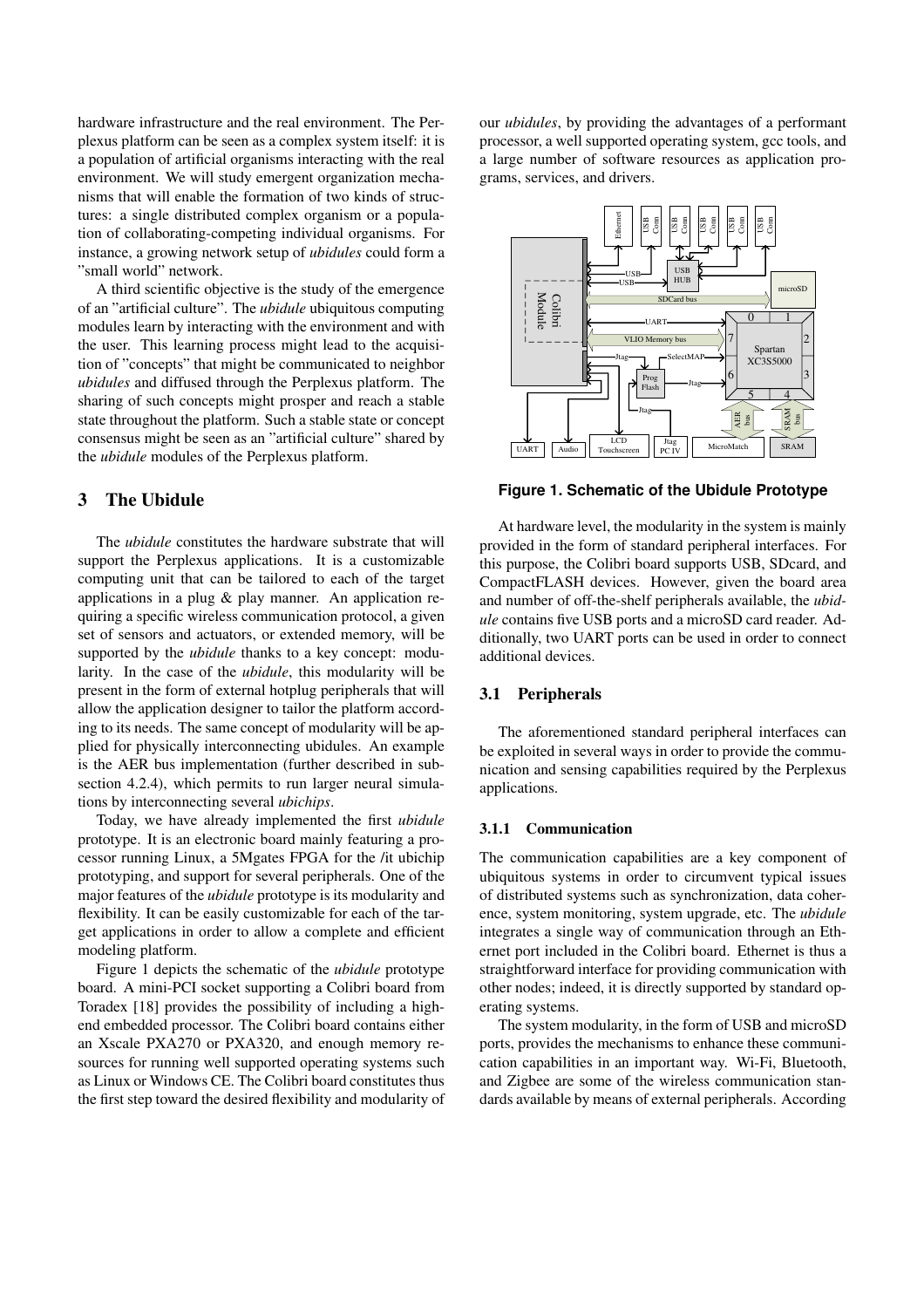to the application requirements, the *ubidule* platform can be tailored for supporting any required communication platform available in the form of USB dongle or SDcard if the respective driver is available.

#### **3.1.2 Sensors and Actuators**

Neither sensors nor actuators are directly implemented on the *ubidule* board. However, commercial USB sensors and actuators are provided by several companies such as Phidgets [9] and Toradex [18]. Most of them do not need special drivers, but just a set of libraries. An important number of sensors is available from them: force, vibration, accelerometer, RFID reader, distance, and temperature, among others, as well as some actuators such as servomotors and LCDs. Other commercial USB gadgets are not discarded like webcams, joysticks, mini-fan, mini- vacuum cleaner, etc. or even a complete robotic kit such as the LEGO Mindstorms NXT.

The *ubidule* includes also some embedded interfaces: an audio interface allows to plug input and output audio devices, and an LCD-touchscreen interface, along with a mechanical support, allows to connect the *4.3" SHARP WQVGA Touch TFT* from Toradex.

# **3.2 Hardware Reconfigurability**

The *ubidule* board features a XC3S5000 FPGA from Xilinx, the largest device of the low-cost family Spartan-3. It is capable of implementing digital circuits of up to 5 million gates. This device offers a very reasonable tradeoff of resources vs cost for the prototyping purposes of the ubidule.

At the startup of the system, the FPGA will be configured by an external Platform FLASH solution from Xilinx through the interface SelectMAP. Both, the Platform FLASH and the FPGA, can be also programmed via Jtag from a PC or from the Colibri board.

## **3.3 Ubichip Prototyping**

The main goal of the FPGA contained in the *ubidule* board is to prototype the *ubichip* [20] that will be included in the final *ubidule* platform. The goal of implementing a prototype of the *ubichip* is to test and validate all its functionalities before fabricating the final chip. The most critical architectural features to be validated are the ones concerning the configurability of the system. These configurability issues include the possibility of configuring the *ubichip* from a parallel and a serial interface from the Colibri board, the self-reconfiguration mechanism for implementing selfreplicating systems [17], and the dynamic routing mechanism.

# **4. The Ubichip**

At the heart of the *ubidules*, we will use a custom reconfigurable electronic device capable of implementing bioinspired mechanisms such as growth, learning, and evolution. These bio-inspired mechanisms will be possible thanks to reconfigurability mechanisms like dynamic routing, distributed self-reconfiguration, and a simplified connectivity.

Recent work in this field is the POEtic tissue [16], a reconfigurable hardware platform for rapidly prototyping bioinspired systems that employ POE principles [13], which has been developed in the framework of the European project POEtic. The POEtic chip has been specifically designed to ease the development of bio-inspired applications.

The limitations exhibited by the POEtic tissue suggest several architectural and configurability features to be improved. These improvements may lead us to a reconfigurable platform better suited for supporting the bio-inspired principles that we want our devices to mimic.

Before discussing the hardware mechanisms that will be considered for the design of our *ubichip*, in subsection 4.1 we will introduce some concepts and issues concerning bioinspired hardware, also known as POE hardware [13], and we will also present the desired bio-inspired features to be supported by the *ubichip*. Then, in subsection 4.2, we will describe the hardware mechanisms that will allow the implementation of such bio-inspired systems.

## **4.1 POE Hardware**

Living beings, unlike engineered systems, exhibit a high level of adaptability and robustness thanks to several biological mechanisms: reproduction, learning, self-repair, growth, and evolution. It would be thus desirable to include such mechanisms in human-designed systems in order to increase their lifetime and to improve their adaptability to the environment and to the user. If one considers life, as we know it, the following three levels of organization can be distinguished [13]: (1) Phylogeny, concerning the temporal evolution of a certain genetic material in individuals and species, (2) Ontogeny, concerning the developmental process of multicellular organisms, and (3) Epigenesis, concerning the learning process during an individual's lifetime. Analogous to nature, the space of bio-inspired hardware systems can be partitioned along these three axes, to which we refer as the POE model.

When we refer to the *phylogenetic* axis of bio-inspired hardware systems, we are talking about "Evolvable Hardware" (EHW). EHW makes use of evolutionary algorithms in order to define a description of a hardware system. From a desired behavior specification of a circuit, an evolutionary algorithm will search for a circuit configuration describing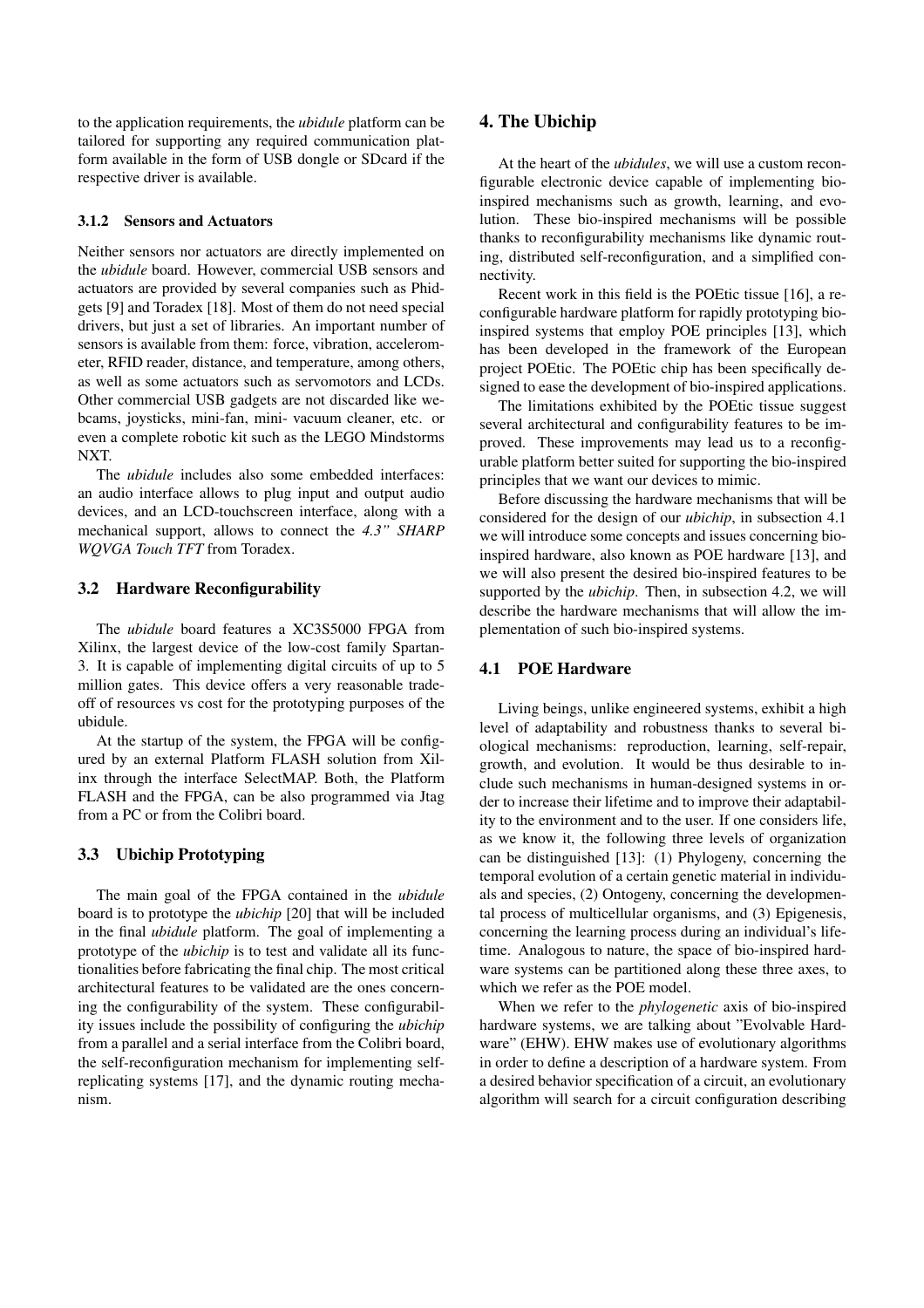a satisfactory solution to the specification. If one examines the work carried out to date under the heading EHW, one can identify four taxonomic subdivisions according to the level of bio-inspiration: extrinsic, intrinsic, complete, and open-ended evolution [13]. The *ubichip* must provide thus the capabilities for performing each of the aforementioned levels of evolution. The capability of evolving at these four levels will allow our *ubidules* to evolve, in a completely autonomous way, under a real-time interaction with the environment and under the presence of uncertainty.

The *ontogenetic* axis comprises several mechanisms of high interest for inclusion in human-designed systems. Self-replication and self-repair are two key characteristics of living beings that are still far from being exploited by engineered systems with an efficiency comparable to nature. However, some key factors from multicellular beings have been identified for use in the design of ontogenetic machines: the dependence of cell's functionality upon its relative position, the relevance of the physical neighborhood for chemical interactions between cells, the importance of time scales during cellular reproduction, and the fundamental role played by protein's regulation and cell's differentiation, which is driven by regulatory and differentiation genes. Research projects like *Embryonics* [6] (embryonic electronics) and *POEtic* [1, 11, 12] have studied the issues related to hardware implementations of such mechanisms.

The *epigenetic* axis of bio-inspired hardware systems mainly refers to hardware implementations of artificial neural networks, also known as "neural hardware". Most neural models are conceived for being implemented in software platforms, making them unsuitable for hardware implementations. These models don't take care about data resolution, floating point operations overhead, or multiplications, since their overall overhead in software is negligible or nonexistent. These aspects turn out to be very expensive when one considers their implementation as a hardware architecture. Some previous works have focused on optimizing the implementation of such types of models, and other works have focused on proposing original models that exploit better the hardware specificity of the implementation [10, 19].

The implementation of such bio-inspired features on a hardware substrate requires some special hardware mechanisms to be provided by the underlying reconfigurable architecture. These mechanisms must allow an efficient use of hardware resources when designing POE circuits.

#### **4.2 Ubichip mechanisms**

The system architecture envisioned for the *ubichip* is represented in figure 2, and it is composed of four main parts. (1) The configurable array consists in a bidimensional regular array of reconfigurable cells called *Macrocells*. A *macrocell* is composed of a pair of selfreplication (SR) and dynamic routing (DR) units (to be further described in subsections 4.2.2 and 4.2.3), associated to four *ubicells*. A *macrocell* constitutes thus the minimal unit to be addressed (for reading or configuration) by a self-replication unit. Figure 3 depicts a top level view of a *macrocell*, which is composed of three layers: a ubicell array layer, a dynamic routing layer, and a selfreconfiguration layer. This configurable array can be further extended by interconnecting several ubichips. (2) The encoder/decoder is in charge of managing the shared address bus that implements the inter-chip communication with an address event representation (AER) scheme (to be further explained in subsection 4.2.4). (3) The memory controller takes care of handling the data RAM needed to store system parameters as well as the CAM (Content Addressable Memory) that will be used to implement the AER communication scheme between parallel applications. Finally, (4) the system manager handles the overall configuration of the *ubichip* and its interface with the main controller of the *ubidule*. An example of implementation is illustrated by the neurobiological modeling application, where a SIMD-like solution is envisioned with a centralized sequencer and a set of reconfigurable neural units. The sequencer included in this subsystem interprets the code corresponding to the execution of the neurons to be implemented in the configurable section of the *ubichip*. A small instruction set has been specifically designed for this sequencer. This instruction set is general enough to permit the implementation of any parallel system. Furthermore, it includes conditional store instructions so as to permit a linear execution of the code, thus improving the concurrence of the system.



**Figure 2. System Architecture of the ubichip.**

Bio-inspired circuits require a number of reconfigurability and architectural features in order to be implemented in an efficient way. In this section we describe the hardware mechanisms that will allow the *ubichip* to implement circuits able to adapt by means of evolution, development, and learning.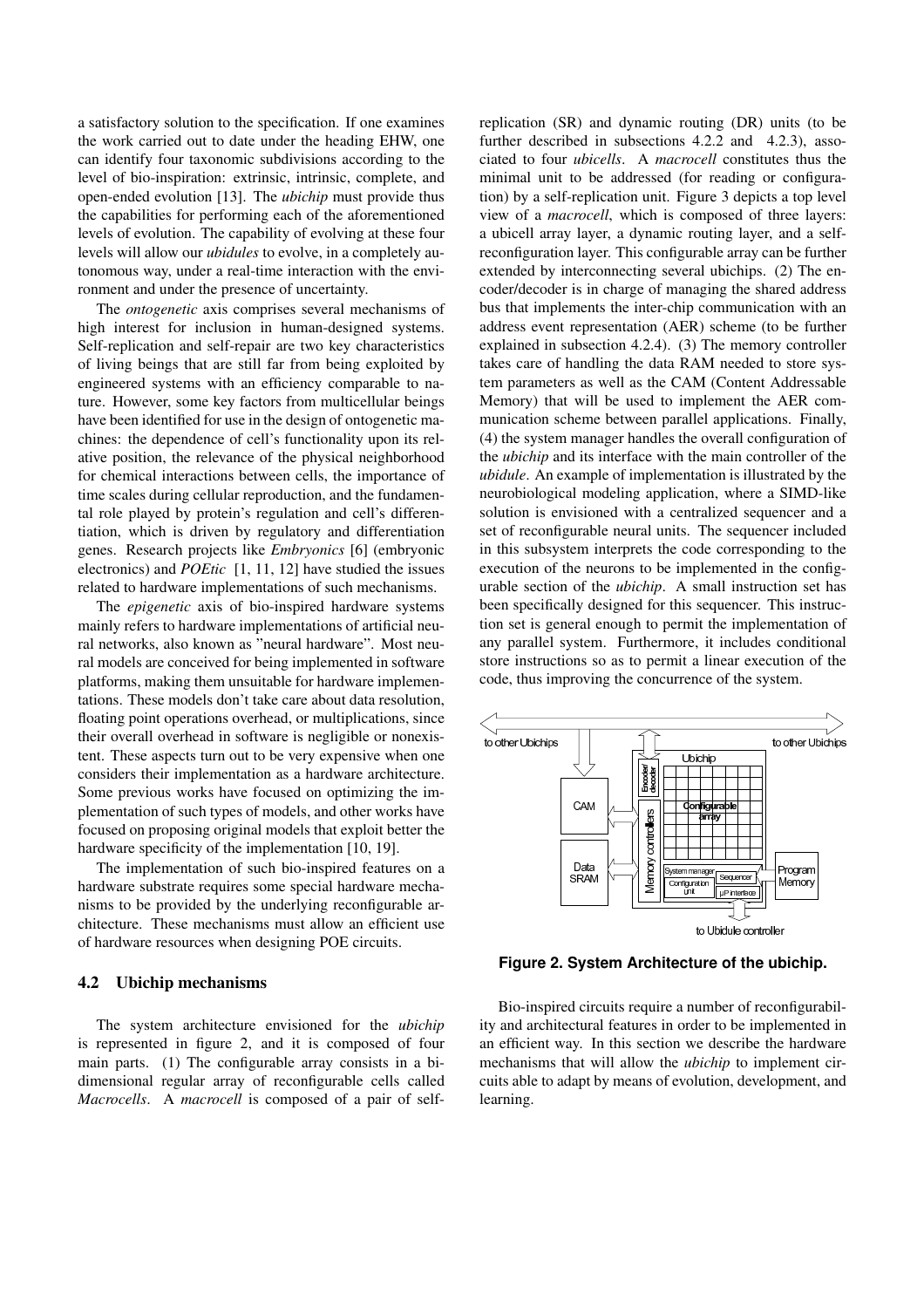

**Figure 3. Composition of a Macrocell**

#### **4.2.1 Neural-friendly Architecture**

Among the applications being targeted in Perplexus, the neurobiological modeling application imposes the more critical computing power requirements. In the specific neural application considered within the framework of Perplexus [5], the hardware platform should be able to simulate the functionality of a spiking neural network constituted by 10000 neurons, where each neuron establishes on average 300 synaptic connections with other neurons.

A careful analysis has been carried out in order to define the internal organization of the reconfigurable cells, in order to allow an efficient implementation of such neural network. Taking into account the trade-off to be achieved between the integration density and the granularity of the basic cells, it has been decided to define their structure around four 4-LUT units that can be configured as four independent 4-input functions or as a 4-bit ALU. This 4-bit ALU will allow the implementation of the neural processing units that will be controlled by the sequencer. The memory elements required to implement the LUT units will be designed so that they can also be used as an 8 x 4-bit register file for the ALU, so as to optimize the implementation of the arithmetic and logic instructions. The architecture of a basic cell in 4-bit ALU mode is depicted in figure 4.

The neural-friendly architecture is provided thus in the form of a reconfigurable unit array that can be configured as an efficient neural SIMD multiprocessor. A single 4-LUT logic unit can act as a 4-bit SIMD processing element (PE), or it can be assembled to neighbor units to form an  $n$ -bit PE (being  $n$  a multiple of 4). A neural-oriented instruction set, specifically defined for these PEs, guarantees an optimal implementation of spiking neural systems, allowing a single processing element to compute a plurality of neurons and synapses.

#### **4.2.2 Self-reconfiguration**

For cellular systems, ontogenetic features correspond to the way an organism develops from a single cell to an entire organism (self-replication), as well as to the capability of self-



**Figure 4. Configurable cell in 4-bit ALU mode.**

repair. Both processes of self-replication and self-repair require cellular replication and differentiation. Although differentiation can act at system level to simply express a particular functionality depending on some factors, selfreplication requires specific hardware mechanisms.

Our concept of self-replication considers the case of a given circuit, lets call it a *cell*, configured on a reconfigurable array of logic units, lets call them *molecules*. This cell is able to self-replicate, by creating a complete and exact copy of itself somewhere else on the reconfigurable array. In our case, self-replication is performed by means of *self-inspection* [7]. The self-inspection concept performs the replication by directly self-inspecting the content of the cell in order to replicate it somewhere else. In the case of a reconfigurable circuit, this content corresponds to the configuration bits of the reprogrammable elements. The advantage of this approach is that there is no need to duplicate information, because the cell content is directly scanned. This gain in terms of data storage leads to a more complex hardware, capable of supporting this inspection.

In our self-replication process, we split the cell into three organelles, each performing a different function in the cell during self-replication, as shown in figure 5: a functional unit (FU), and two replication units (RU0 and RU1) responsible for the self-replication process.

The self-replication algorithm is decomposed into three steps: (1) RU0 creates a copy of RU1 somewhere on the reconfigurable array, (2) RU1 creates a copy of RU0, and (3) RU0 creates a copy of FU, by connecting to the newly created RU0.

This algorithm, while being quite simple, requires special hardware support (for instance, in the POEtic chip, it was not possible to implement it): connections have to be created at runtime, molecules must allow a self-inspection process to retrieve configuration bits, and molecules must permit also the creation of the configuration path in order to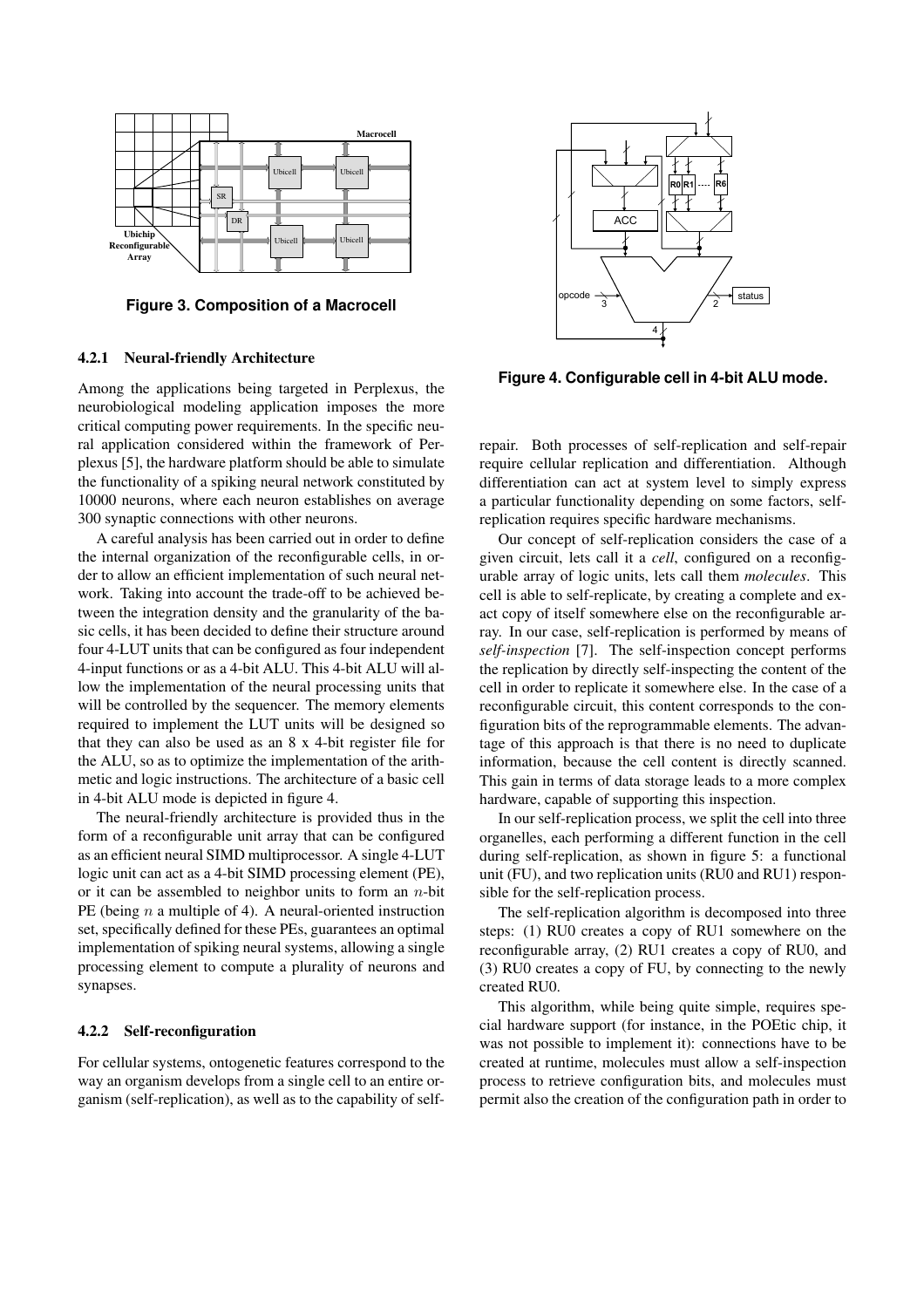

**Figure 5. Self-replication principle.**

determine the cell's morphology.

This process of self-replication requires specialized configurability mechanisms on the replicator and replica side. The replicator cell needs to inspect itself to retrieve its configuration bits, while the replica needs to build itself.

For this purpose, we propose the THESEUS mechanism (standing for *THeseus-inspired Embedded SElf-replication Using Self-reconfiguration*) in order to build the cell [17]. In THESEUS, an organelle is defined by a *genome* that is composed of 2 parts: (1) a set of special flags for defining the cell's morphology and (2) the configuration for each of the molecules forming the cell. We have borrowed an idea from the Tom Thumb algorithm [7] in order to manage the morphogenetic development of cell's organelles by creating a configuration path. The idea we borrowed is the way a flag is loaded into a molecule and serves then to indicate where to continue the cell construction.

The creation of an exact copy of the organelle requires to be able to recover the genome in the exact order that it was sent. So the result of pulling the configuration string must be the obtention of the same genome, that has been previously introduced. Our solution to this problem is to virtually create a shift register following the path used for the cell shape creation, and to traverse it in both directions.

An example of a 2x2-molecules organelle construction process is depicted in figure 6. The morphogenetic construction flags are initially shifted to the first molecule in order to define the organelle's shape. Thereafter, the configuration bits determining the functionality of molecule 3 are shifted in, followed by the subsequent molecules' configurations.

The flags used in the creation of such an organelle are coded in three bits and constitute the construction header for the organelle. This header is the first string to be introduced to the target reconfigurable area, followed by the configuration bits. Figure 7 shows the shift register path that is created when the construction flags are introduced on the aforementioned example. The flags are stored twice in each macrocell before filling the configuration register and sending the next flag to the next macrocell. This redundant flag storage is required in order to keep the morphology in-



**Figure 6. Creation of a** 2×2 **organelle, decomposed into 8 steps.**



**Figure 7. Shift register during the organelle configuration**

formation during the recovery process.

In order to construct an organelle by means of replication, it is necessary to initially recover the configuration bitstring. This recovering process is initiated by the ubicell, allowing it to recover the bits in a serial way. Figure 8 shows the internal connectivity of the configuration bitstring in an organelle during the recovery process. During the recovery mode, the configuration bits along with the morphogenetic construction flags are shifted in the same order that they are used in the organelle construction process. During this recovering process, the output serial data extracted are directly and automatically reinjected in the shift register. Therefore, at the end of the process, the configuration of the scanned organelle remains identical as before the recovering.

For a more detailed description of the THESEUS mech-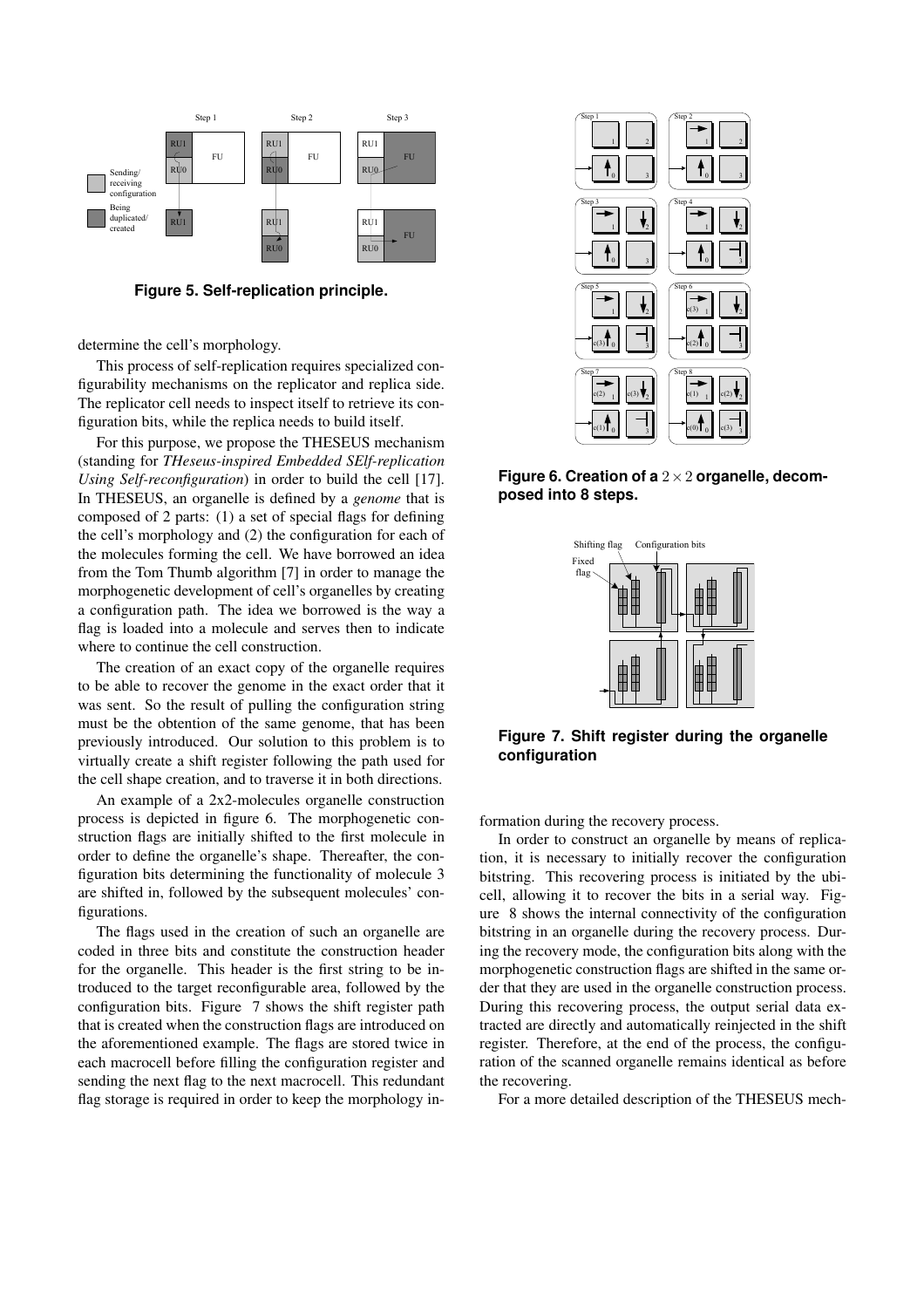

**Figure 8. Shift register during the configuration recovery**

anism, including cell's construction, self-inspection, replication, and hardware implementation, please refer to [17].

#### **4.2.3 Dynamic Routing**

Ontogenetic processes require the ability of creating paths at runtime, in order to connect newly created cells. Epigenetic systems such as growing neural networks would also need to build connectivity during the lifetime of the network. Therefore the *ubichip* has to propose hardware mechanisms to handle this type of dynamic routing.

Considering the typical high silicon overhead due to routing matrices, specially high for dynamic routing, we chose a solution requiring the less amount of logic as possible, while being flexible enough to deal with the changing topology of the network. One of the simplest physical realization consists in the wormhole routing concept [8]. However the hardware overhead of this kind of algorithms is not suitable for the granularity of the reconfigurable array. Therefore, we will implement a dynamic routing algorithm, by improving the routing implemented in the POEtic chip [15]. The risk of congestion will be reduced by means of three features: (1) the new algorithm will better exploit the existing paths, (2) an 8-neighborhood will allow a dramatic reduction of congestion risk compared to the amount of logic required, and (3) path destruction is allowed in order to remove the unused connections. And finally, while in POEtic the circuit execution was frozen during a routing process, in the *ubichip* the creation of a new path will let the system run without interruption.

The basic idea of the algorithm is to construct paths between sources and targets by dynamically configuring multiplexers, and by letting the data follow the same path for each pair of source and target. A phase of path creation executes a breadth-first search distributed algorithm, looking for the shortest path. Sources and targets can decide to connect to their corresponding unit at any time by launching a routing process.

Special routing units will be implemented in hardware.

They will be composed of the multiplexers needed to route the data, the corresponding registers required to store the multiplexers configuration, and a finite state machine to handle the routing processes. The routing units will be connected to the logic units in order to allow the implemented cells (neurons for instance) to manage the creation of new connections.

A routing process, dealing with the construction of a new path, is decomposed in 5 main phases: (1) When a source or a target wants to initiate a connection, it activates a global signal. If different logic units start such a process at the same time, priority is given to the most bottom-left unit. (2) After a master is identified, it sends serially its ID. (3)At the end of the address broadcasting, all sources and targets have compared the data with their own address and know if they are involved in the current process. (4)A breadth-first search algorithm then searches for the shortest path. (5) When the target is found, a backward signal allows for the configuration of the multiplexers present on the path, and the process ends up with a new path, allowing the newly connected logic unit to share information.

#### **4.2.4 Scalability Issues**

One of the most salient features of complex systems is the dense interaction scheme established between their constituent components. Special attention has to be paid to the scalability properties of any hardware platform envisioned for the efficient implementation of complex systems. That is, the main figures of merit of the platform should be kept irrespective of the number of physical units (chips in the case of the Perplexus platform) that constitute it and also irrespective of the partitioning done (i.e., the number of components that are simulated on a single physical unit).

If one considers the neural application described in subsection 4.2.1, it means that if 100 neurons could be physically mapped in a single chip (a number that still has to be verified), the number of I/O pins required per chip would exceed 20000, far more than what can be attained with any foreseeable packaging technology. One of the major hardware issues to be faced by the Perplexus project is related to the scalability of the basic building blocks (*ubichips*) that will constitute the Perplexus platform. Among the different approaches that may provide a feasible solution for the I/O scalability problem it is foreseen to analyse and adapt the principles involved in the Address Event Representation (AER) scheme, initially proposed in [14] and developed later in [2]. This communication mechanism was developed in order to overcome the bottlenecks that appear when information has to be exchanged within a system composed of massively interconnected components. The principle of the AER scheme consists in converting an ordered sequence of events (spikes in the case of a spiking neural network) into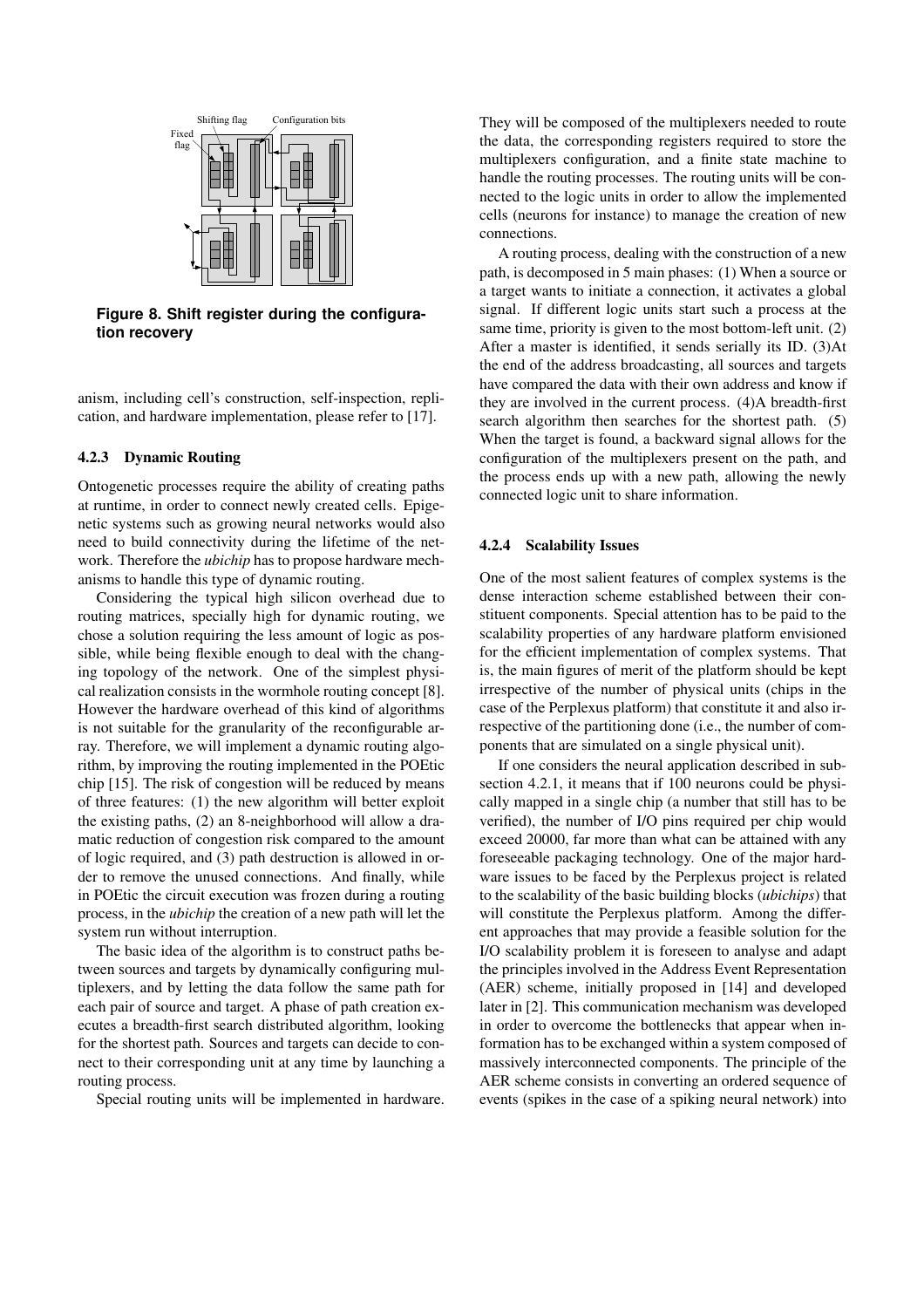

**Figure 9. AER implementation.**

a sequence of addresses that encode the source of the event and that are broadcasted to the rest of the system. In the receiver side, the sequence of addresses are converted again into a sequence of events that are transferred to the corresponding destinations.

The AER communication scheme can be easily adapted to the computational needs of a distributed system such as that constituted by the Perplexus platform, where a *ubidule* can contain more than one *ubichip*. A global bus containing the address of the source components that generate events at a given time is shared between all the *ubichips*. Every *ubichip* contains an encoder unit that converts the events generated by the components contained in it into addresses to be placed in the shared bus, and also a decoder unit that translates the addresses present in the shared bus into events for its implemented components. The arbitration for the access to the bus can be established in a sequential way between all the *ubichips* present in the system. In this way, every *ubichip* will indicate to the next one by means of a specific signal, *start frame*, that it is accessing the shared bus and broadcasting the addresses corresponding to the events generated by its components. Another signal, *end frame*, would indicate that its access to the bus has finished and that the next *ubichip* is granted to access the bus. When the last *ubichip* generates the *end frame* signal, the first one will activate a global signal, called *frame update*, so that all the components included in all the *ubichips* may update their outputs from the inputs received in the current simulation frame. Figure 9 represents the system organisation for the implementation of this communication scheme. The boxes labeled as *C* in the figure are the components that correspond to the PEs introduced in the subsection 4.2.1, which are implemented in the different *ubichips*.

It is worth noting that, because it basically consists on a multiplexed broadcasting of information, this communication scheme is valid either for a single-*ubichip* per *ubidule* scenario or for a multi-*ubichip* per *ubidule* scenario. Furthermore, this communication scheme may provide enough bandwidth for the communication needs of the applications considered in Perplexus, even in the single-*ubichip* per *ubidule* scenario and a wireless physical link between *ubidules*. If we consider the neural application (the most restrictive one in terms of capacity and bandwidth), and assuming 100 neurons are implemented in each *ubichip* and a 54 Mbits/second wireless link, this would permit a neuron firing rate of around 300 spikes/second, something that is in line with the simulation experiments already performed for the application [4]. In the case of a multi-*ubichip* per *ubidule* scenario with a shared bus running at 10 MHz (a quite conservative approach) this would imply a firing rate of around 1000 spikes/second, far exceeding the application needs.

Finally, it is also worth noting that this communication scheme permits a local synchronous implementation of the target functionality and an asynchronous information exchange, something that fits well with the scalability features to be attained by the Perplexus platform. Additionally, the proposed communication scheme permits to synchronize the overall emulation of the target system in the platform, a strict requirement in some applications like the neural network considered within the framework of the project.

# **5 Summary**

We introduced the Perplexus hardware platform, which goal is to provide the computing requirements for simulating our large-scale complex systems for permitting the study of emergent complex behaviors in a virtually unbounded wireless network of computing modules.

In this paper we have introduced the *ubidule*, a modular and customizable pervasive device whose core is the *ubichip*, a reconfigurable electronic chip capable of implementing bio-inspired hardware systems featuring growth, learning, and evolution. We have also presented the architectural and reconfigurability mechanisms that will allow an efficient implementation of such systems. These mechanisms are dynamic routing, distributed self-reconfiguration, and a neural-friendly logic cell architecture, keeping in mind the scalability issues that rise in the implementation of such type of complex systems.

At present, we have an operating *ubidule* prototype able to deal with USB sensors and actuators, and able to communicate via Wi-Fi and Bluetooth. We have also a full VHDL description of the *ubichip* and a software tool for editing circuit configurations. Both have been validated by implementing self-replicating neural systems featuring dynamic connectivity patterns. A first test version of the chip is currently being fabricated in UMC L180 technology.

Three applications will directly benefit from the advantages offered by the Perplexus platform: culture dissemination modeling, neurobiological modeling, and cooperative collective robotics. We will perform comparisons between classical software simulations and simulations running on a network of *ubidules*.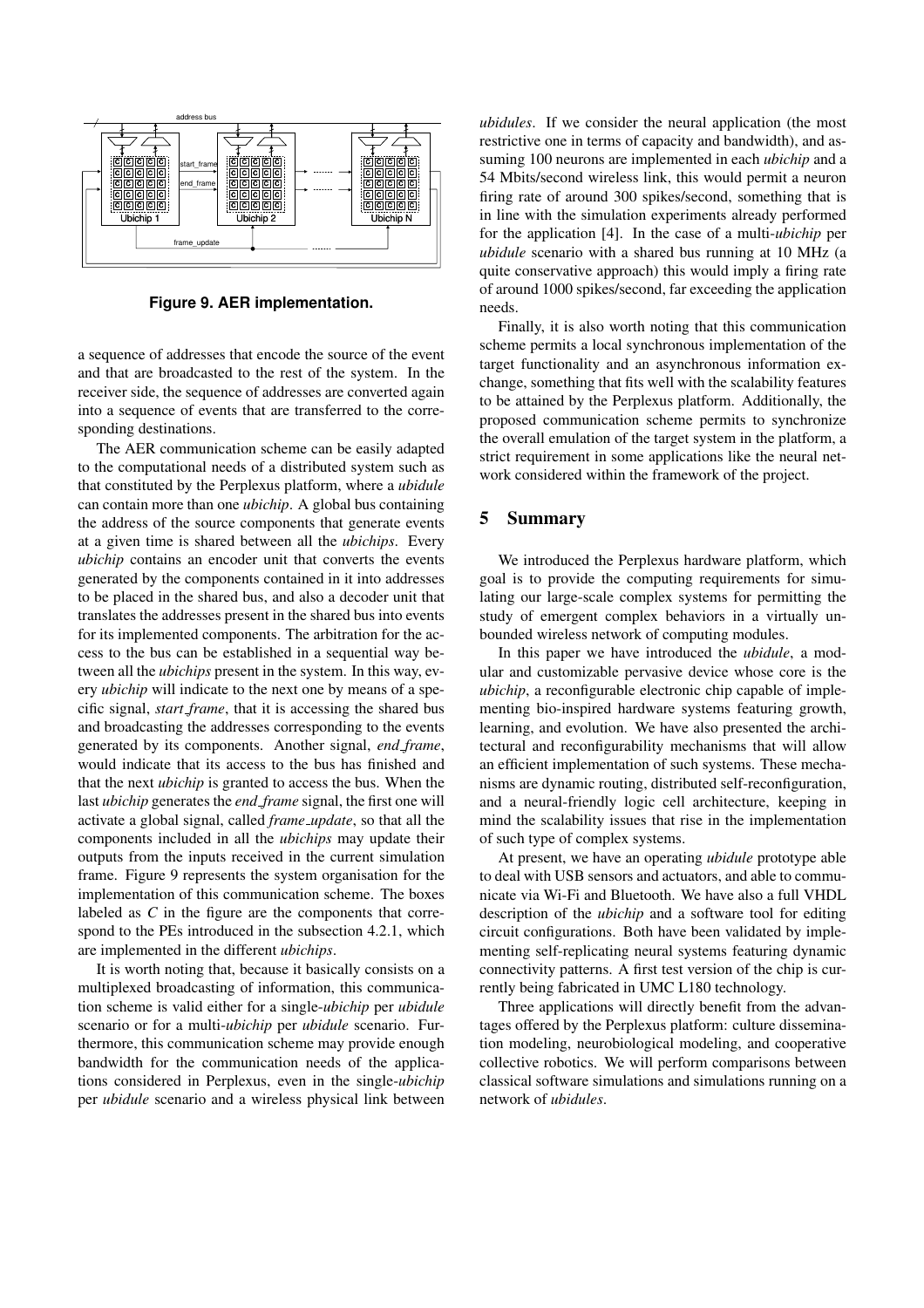The Perplexus platform will thus provide unprecedented modeling capabilities thanks to the pervasive nature of the *ubidule*, its bio-inspired capabilities, its strong interaction with the environment, and its dynamical topology.

#### **Acknowledgments**

This project is funded by the Future and Emerging Technologies programme IST-STREP of the European Community, under grant IST-034632 (PERPLEXUS). The information provided is the sole responsibility of the authors and does not reflect the Community's opinion. The Community is not responsible for any use that might be made of data appearing in this publication.

# **References**

- [1] W. Barker, D. M. Halliday, Y. Thoma, E. Sanchez, G. Tempesti, and A. M. Tyrrell. Fault tolerance using dynamic reconfiguration on the poetic tissue. *IEEE Transactions in Evolutionary Computation*, 11(5):666–684, 2007.
- [2] K. Boahen. Point to point connetivity between neuromorphic chips using address events. *IEEE Trans. on Circuits and Systems II*, 47(5):416–434, 2000.
- [3] S. Boccaletti, V. Latora, Y. Moreno, M. Chavez, and D. Hwang. Complex networks: Structure and dynamics. *Physics Reports*, 424(4–5):175–308, 2006.
- [4] J. Iglesias. *Emergence of Oriented Circuits driven by Synaptic Pruning associated with Spike-Timing-Dependent Plasticity (STDP)*. Phd thesis, University Grenoble I Joseph Fourier, University of Lausanne, 2005.
- [5] J. Iglesias, J. Eriksson, F. Grize, M. Tomassini, and A. Villa. Dynamics of pruning in simulated large-scale spiking neural networks. *Biosystems*, 79(1-3):11–20, 2005.
- [6] D. Mange, M. Sipper, A. Stauffer, and G. Tempesti. Toward robust integrated circuits: The embryonics approach. *Proc. of the IEEE*, 88(4):516–540, April 2000.
- [7] D. Mange, A. Stauffer, E. Petraglio, and G. Tempesti. Selfreplicating loop with universal construction. *Physica D*, 191(1-2):178–192, apr 2004.
- [8] L. M. Ni and P. K. McKinley. A survey of wormhole routing techniques in direct networks. *Computer*, 26(2):62–76, 1993.
- [9] Phidgets webpage. http://www.phidgets.com.
- [10] D. Roggen, S. Hofmann, Y. Thoma, and D. Floreano. Hardware spiking neural network with run-time reconfigurable connectivity. In *5th NASA / DoD Workshop on Evolvable Hardware (EH 2003)*, pages 199–208. IEEE Computer Society, 2003.
- [11] D. Roggen, Y. Thoma, and E. Sanchez. An evolving and developing cellular electronic circuit. In J. Pollack et al., editors, *Proc. Ninth International Conference on the Simulation and Synthesis of Living Systems (ALIFE9)*, pages 33– 38, Cambridge, Massachusetts, USA, 2004. The MIT Press.
- [12] J. Rossier, Y. Thoma, P.-A. Mudry, and G. Tempesti. MOVE processors that self-replicate and differentiate. In A. Ijspeert et al., editors, *Proc. Biologically Inspired Approaches to Advanced Information Technology (BioADIT 2006)*, number 3853 in LNCS, pages 160–175, Berlin Heidelberg, 2006. Springer-Verlag.
- [13] M. Sipper, E. Sanchez, D. Mange, M. Tomassini, A. Perez-Uribe, and A. Stauffer. A phylogenetic, ontogenetic, and epigenetic view of bio-inspired hardware systems. *IEEE Trans. on Evolutionary Computation*, 1(1):83–97, 1997.
- [14] M. Sivilotti. *Wiring Considerations in Analog VLSI Systems With Applications to Field Programmable Networks*. Phd thesis, California Institute of Technology, Passadena, 1991.
- [15] Y. Thoma, E. Sanchez, J. M. M. Arostegui, and G. Tempesti. A dynamic routing algorithm for a bio-inspired reconfigurable circuit. In *Field-Programmable Logic and Applications, LNCS*, volume 2778, pages 681–690. Springer-Verlag, 2003.
- [16] Y. Thoma, G. Tempesti, E. Sanchez, and J. M. M. Arostegui. POEtic: an electronic tissue for bio-inspired cellular applications. *Biosystems*, 76(1-3):191–200, 2004.
- [17] Y. Thoma, A. Upegui, A. Perez-Uribe, and E. Sanchez. Selfreplication mechanism by means of self-reconfiguration. In *Workshop Procedings of the International Conference on Architecture of Computing Systems 2007 (ARCS'07)*, pages 105–112. VDE Verlag, Berlin, 2007.
- [18] Toradex webpage. http://www.toradex.com.
- [19] A. Upegui, C. A. Peña Reyes, and E. Sanchez. An FPGA platform for on-line topology exploration of spiking neural networks. *Microprocessors and Microsystems*, 29(5):211– 223, 2005.
- [20] A. Upegui, Y. Thoma, E. Sanchez, A. Perez-Uribe, J. Moreno, and J. Madrenas. The Perplexus bio-inspired reconfigurable circuit. In *Proc. of the 2nd NASA/ESA Conference on Adaptive Hardware and Systems*, pages 600–605, 2007.